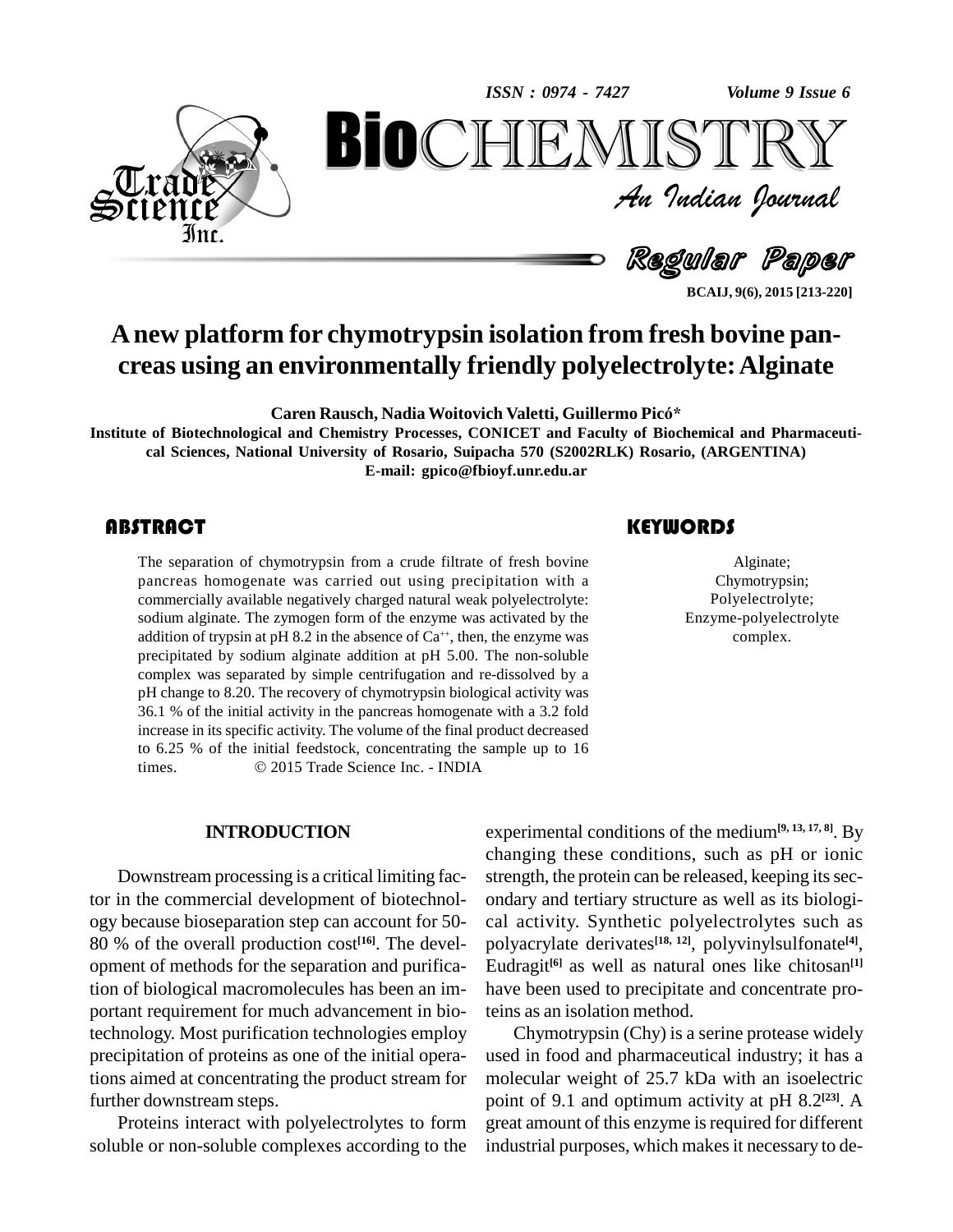velop scaling-up methodologies to obtain it.

Currently, the main source of serine proteases is fresh pancreas because these enzymes have shown a low level of expression in plants and microorganisms. In the area where our laboratory is located, meat industries are very important and great amounts of meat waste are produced. One of these products is bovine pancreas, which is very rich in enzymes such as different types of proteases, amylases and lipases of wide application in numerous biotechnological processes. Chy was early isolated by the lipases of wide<br>logical process<br>Kunitz´s<sup>[15]</sup> meth Kunitz's<sup>[15]</sup> method, which is easy to carry out at laboratory scale in order to obtain small amounts of these enzymes. However, the scaling up of the method is expensive because it requires high amounts of salt and it also has many incompatibilities due to the ne cessity of recycling the salt which cannot be discarded in the environment due to the high toxicity of ammonium cation. In fact, Chy and related proteases are obtained by different protocols involving am monium sulfate precipitation, adsorption and chro matographic techniques based on: affinity, ionic ex change, gel filtration and hydrophobic principles **[5, 10, 7]**. The need for a new protocol is based on eco nomic and environmental issues. High amounts of salts are known to be contaminant and chromatogra phy is not an economically feasible technique to be used as an early unit operation of downstream pro cessing.

Alginate (Alg) is a linear polymer based on two  $\frac{m \sin \theta}{nH}$ cessing.<br>Alginate (Alg) is a linear polymer based on two<br>monomeric units,  $\beta$ -D-mannuronic acid and  $\alpha$ -Lguluronic acid with carboxilic group substituents, in aliquots and frozen at  $-30^{\circ}$ C. wich have a pKa around of  $3.7<sup>[11]</sup>$ . Alg is refined from brown seaweeds of cold seas. Since Alg is non-toxic it is used as food additive, especially in the production of gel-like foods and as a pharma ceutical incipient.

variable values at which the insoluble protein-poly-*Indian Indian*<br>*Indian Indian*<br>*Indian Poetical*<br>*I*ndian *Poetical* In a previous paper **[4]** we described the molecular mechanism of interaction between polyvinil sulfonate, a strong anionic polyelectrolyte (molecular mass: 220 kDa) and Chy, determining the medium the activation fonate, a strong anionic polyelectrolyte (molecular pan<br>mass: 220 kDa) and Chy, determining the medium the<br>variable values at which the insoluble protein–poly- ing electrolyte formation is optimal. However, the use of synthetic polyelectrolytes may have negative effects on the final product due to their toxicity, their use not being allowed by the codes.

There are not many reports about Alg - Chy nonsoluble complex formation, because the presence of Ca<sup>++</sup>, which is necessary to activate the chymotrypsinogen to Chy, induces the formation of a gel between alginate and Ca ++**[19, 11]**. In this paper, we developed a chymotrypsinogen activation method in the absence of Ca ++ in order to precipitate Chy usingAlg from a fresh bovine pancreas homogenate at low ionic strength.

#### **EXPERIMENTAL**

#### **Chemicals**

 $\alpha$  chymotrypsin from bovine pancreas (Chy), Trypsin from porcine pancreas,Alginate sodium salt, N-benzoyl-l-tyrosine ethyl ester (BTEE) and Bicinchoninic Acid Kit for Protein Determination were purchased from Sigma-Aldrich and used with out further purification. Buffers of different pH were prepared: 50 mM phosphate buffer, pH 7.0; 50 mM acetic acid/acetate buffer, pH 4.0, 4.5 and 5.0 and 200 mM Tris-HCl buffer, pH 8.2. The pH was adjusted with NaOH or HCl in each case.

#### **Methodology**

#### **Bovine pancreas homogenate preparation**

The pancreas was removed from a recently killed bovine, washed with isotonical saline solution, cut in small pieces, mixed with 200 mM Tris-HCl buffer, pH 8.2 and homogenized for 5 min. with aMinipimer homogenizer.The resulting homogenate was divided pH 8.2 and homogenized for 5 min. with<br>omogenizer. The resulting homogena<br>in aliquots and frozen at -30 °C.

### **Chymotrypsin activation from fresh homogenate pancreas**

Since Chy is produced as chymotrypsinogen in the pancreas, a previous activation step was re quired. The zymogen activation was initiated by adding a small aliquot of Tryp (0.0025% w/w) to the pancreas homogenate. The time required to complete the activation process was determined by measuring Chy activity at different intervals until a maxi mum value was reached. Due to the high ionic strength of the medium buffer used, the homogenate was dialyzed to lower salt concentration before the precipitation.

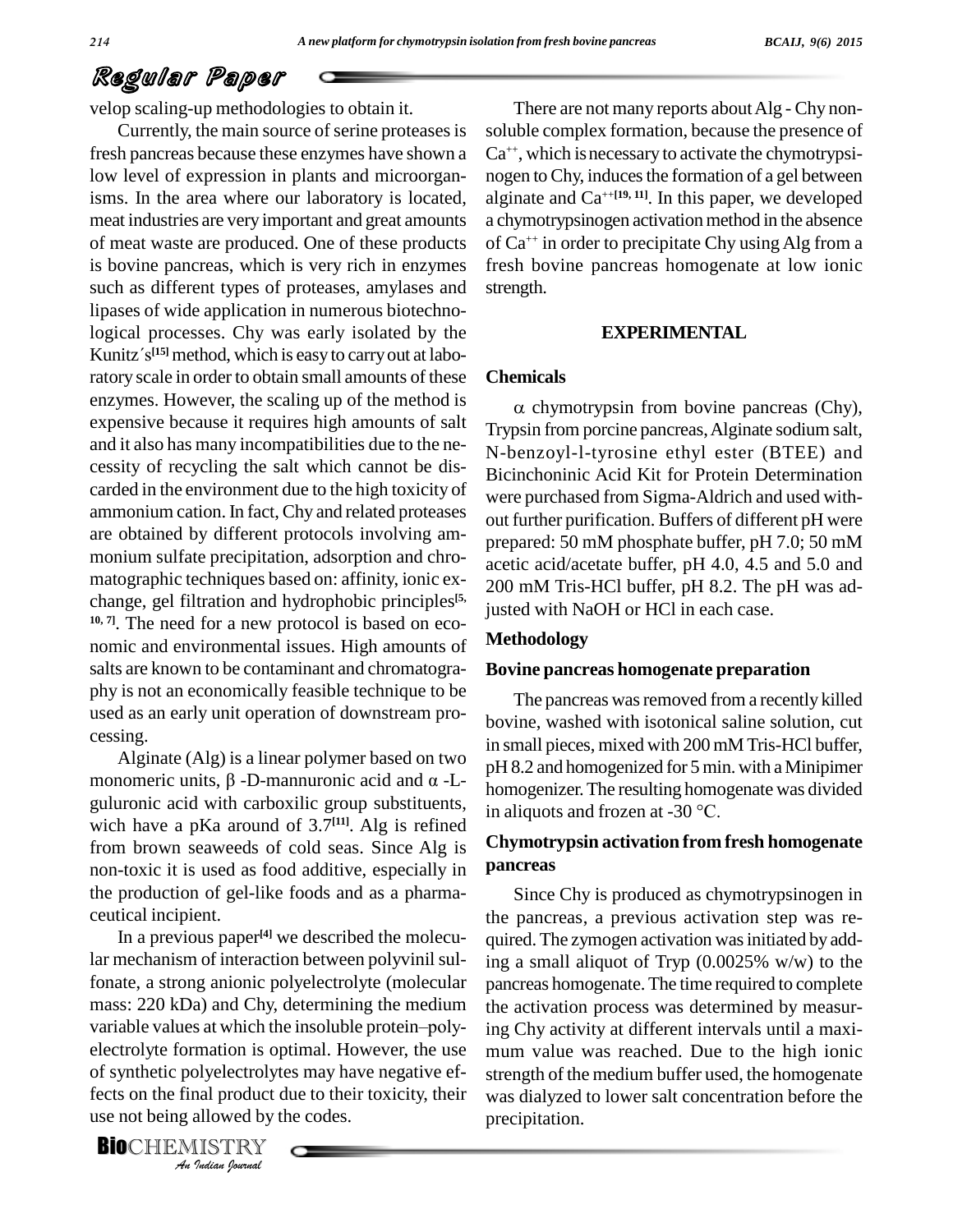#### **Solubility diagram ofAlg-Chy complex**

Turbidity (absorbance at 420 nm) of solutions measured and plotted against pH. The medium pH variations were obtained by adding NaOH or HCl aliquots and letting the system equilibrate before was added to 1 fill of  $\frac{1}{2}$  swk. The three were filter-<br>measuring turbidity. Complex formation was followed a 37°C for 30 min. After letting them cool down measuring turbidity. Complex formation was followed in the absence and presence of different ionic strengths adding NaCl to the medium. These titration curves were made in order to estimate the pH range where the polymer-protein complex is either soluble or insoluble.

#### **Chy turbidimetric titration curves withAlg**

The formation of the insoluble Alg–Chy complex was monitored by means of turbidimetric titra-<br>tion. A fixed Chy concentration (0.5 mg/ml) in 10 dodecyl s<br>mM acid acetic/acetate buffer was titrated at 25 °C trophoresi tion. A fixed Chy concentration (0.5 mg/ml) in 10 in a glass cell with Alg solution as the titrant. To avoid changes in pH during titration, both Chy and Alg solutions were adjusted to the same pH value. <sup>Stall</sup><br>The absorbance of solution at 420 nm was used to<br>follow Chy–Alg complex formation and plotted vs. The absorbance of solution at 420 nm was used to the total Alg concentration in the tube. The results were fitted with a 4-parameter sigmoidal function in order to determine the value of theAlg minimum concentration required to precipitate Chy. This parameter was calculated as the intersection of the tangent at the inflection point with the plateau of the plot. The [Chy]/[Alg] ratio can be calculated as the rate between Chy total concentration and the [Alg] calculated **[8]**. Absorbance solutions were measured using a Jasco 520 spectrophotometer with constant agitation in a thermostatized cell of 1 cm of path length.

#### **Determination of Chy activity**

Chy assay is based on the hydrolysis of  $BTEE^{[10]}$ .  $\hat{d}$ The reaction rate was determined by measuring the  $\theta$ Chy assay is based on the hydrolysis of BTEE<sup>[10]</sup>.<br>The reaction rate was determined by measuring the uses<br>absorbance increase at 256 nm, at 25 °C, which results from the hydrolysis of the substrate at 0.6 mM absorbance increase at 256 nm, at 25 °C, which results from the hydrolysis of the substrate at 0.6 mM concentration in 200 mM buffer Tris–HCl pH 8.2- $200$ mM CaCl<sub>2</sub>.

#### **Determination of total protein concentration**

It was carried out using the bicinchoninic as-

of 0.25 mg/ml of Chy with 0.002% w/v Alg was<br>measured and plotted against pH. The medium pH. B (CuSO, solution 4%w/v). A volume of 50  $\mu$ L of say **[21]**.Afresh standard working reagent (SWR) was prepared by mixing 98 vol of reagent A (Bicinchoninic acid solution) with 2 vol. of reagent prepared by mixing 98 vol of reagent A<br>(Bicinchoninic acid solution) with 2 vol. of reagent<br>B (CuSO<sub>4</sub> solution 4%w/v). A volume of 50 µL of protein solution (maximum concentration of 1mg/mL)<br>was added to 1 mL of SWR. The tubes were incu-<br>bated a 37°C for 30 min. After letting them cool down was added to 1 mL of SWR. The tubes were incu at room temperature, absorbance was measured at 562 nm using a 1 cm path length cell. The calibration curve was performed using dilutions of a stan dard solution of BSA 1 mg/mL.

### **Evaluation of the performance of the purification process by SDS-PAGE**

Aliquots of activated pancreas homogenate and re-dissolved precipitate were analyzed by sodium dodecyl sulphate (SDS) polyacrylamide gel electrophoresis (PAGE) using a vertical system. The running time was about 120 min and the constant inten sity was 25 mA for the resolving gel. Proteins were stained with Coomassie brilliant blue.

#### **RESULTSAND DISCUSSION**

#### **Influence of pH onAlg <sup>ñ</sup> Chy complex formation**

Chy is a basic protein with an isoelectrical pH of 9.1. Therefore, at pHs between 3 to 9, where the turbidimetry titration was assayed, the protein has a net positive electrical charge. Alg possesses car boxyl groups which are dissociated at pH above 3.6, this polyelectrolyte being soluble **[11]**.

Figure 1 shows the pH variation effect on the complex solubility obtained at constant Chy / Alg mass ratio. Blank titration curves of Alg without Chy and the enzyme withoutAlg were made in the same pH range, and no absorbance changes were observed (data not shown). The decrease of pH below 7 in duced an increase in the maximum absorbance val ues, which suggested a major amount of complex

polymer-protein complex is non-soluble can be de-*I* can be de-<br> **In Alg-Chy**<br>
It increases<br>
bserved by<br>
IISTRY<br> *Indian Sournal* formation. The curve reached a maximum absorbance<br>at pH 5.0. The optimum pH interval where the<br>polymer–protein complex is non-soluble can be deat pH 5.0. The optimum pH interval where the termined from this curve. Figure 1 also shows the effect of increasing NaCl concentration onAlg- Chy complex solubility. The presence of salt increases the solubility of the complex, as it is observed by

**BIO**CHEMISTRY<br>An Indian Journal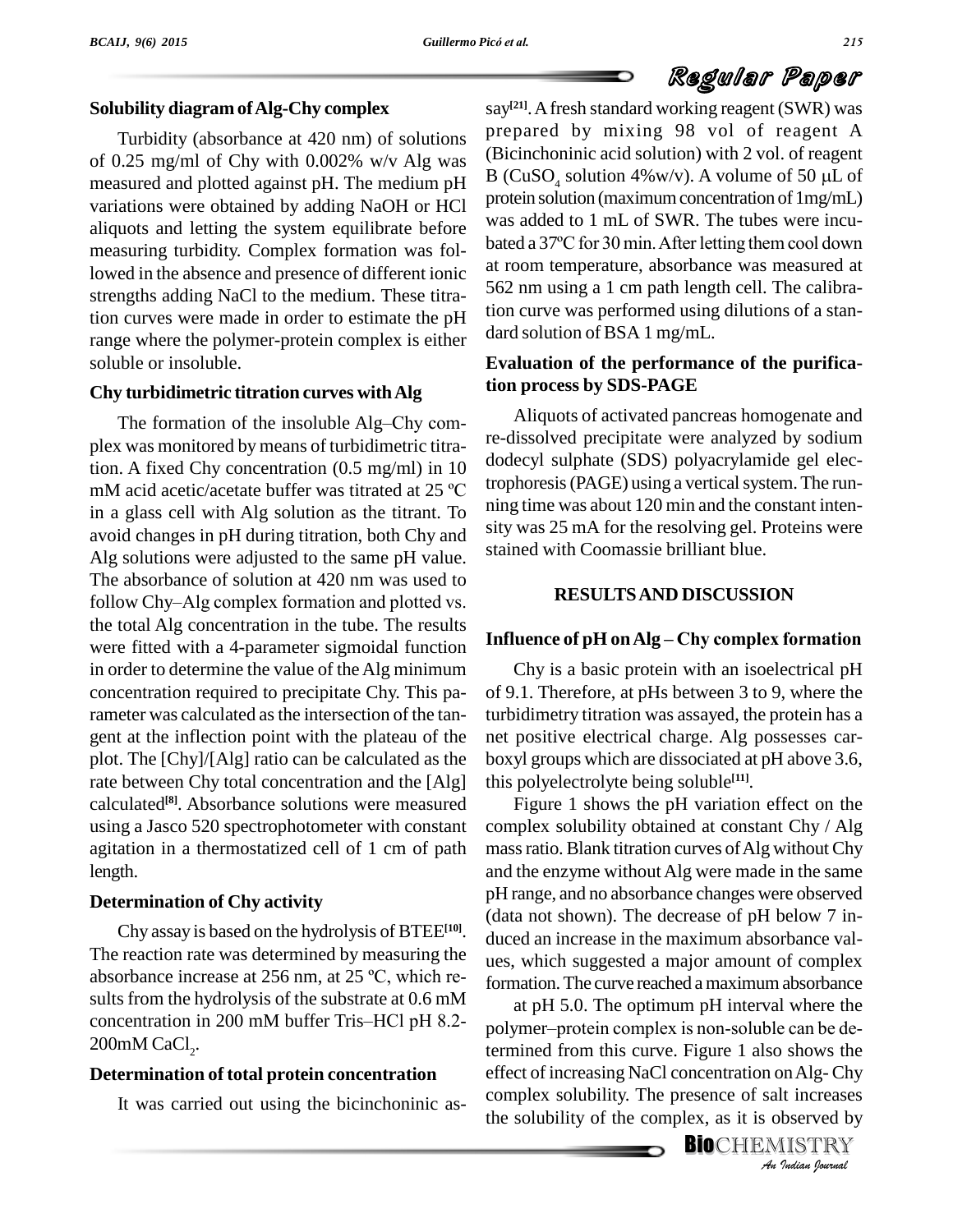

**tration 0,5 mg/ml. Medium: <sup>10</sup> mM sodium acetateñphosphate buffer. Temperature: 25°C**



Figure 2 : Titration of Chy with increasing concentration of Alg. Medium: 10 mM acetate buffer, pH 5.00. Tem**perature <sup>20</sup><sup>C</sup>**

the decrease of turbidity. The presence of NaCl 200 mM produces the complete solubilization of the complexes. This is consistent with the fact that coulom bic interactions drive the association between a poly electrolyte and a protein of opposite charge **[8]**.

#### **Titration of Chy withAlg**

Figure 2 shows absorbance dependence at 420 ear fitt *Indian Journal* nm when Chy, at different concentrations, is titrated with Alg in pH 5.0 media. This pH was selected because it is the maximum non-solubility of the complex (see Figure1). The titration curves show a pla-

**BIO**CHEMISTRY

teau at high Alg concentrations.

From these curves, the stoichiometric Chy/Alg ratio can be calculated, which corresponds to the point where most Chy has been precipitated as an insoluble complex. These values are important be cause they allow us to calculate the minimum Alg amount needed to precipitateChy. From the non-lin ear fitting of the data, the Chy/Alg ratio was obtained at pH 5.00. The values obtained are shown in TABLE 1. The amount of Alg necessary to precipitate Chy is

Extremely small when compared with the val-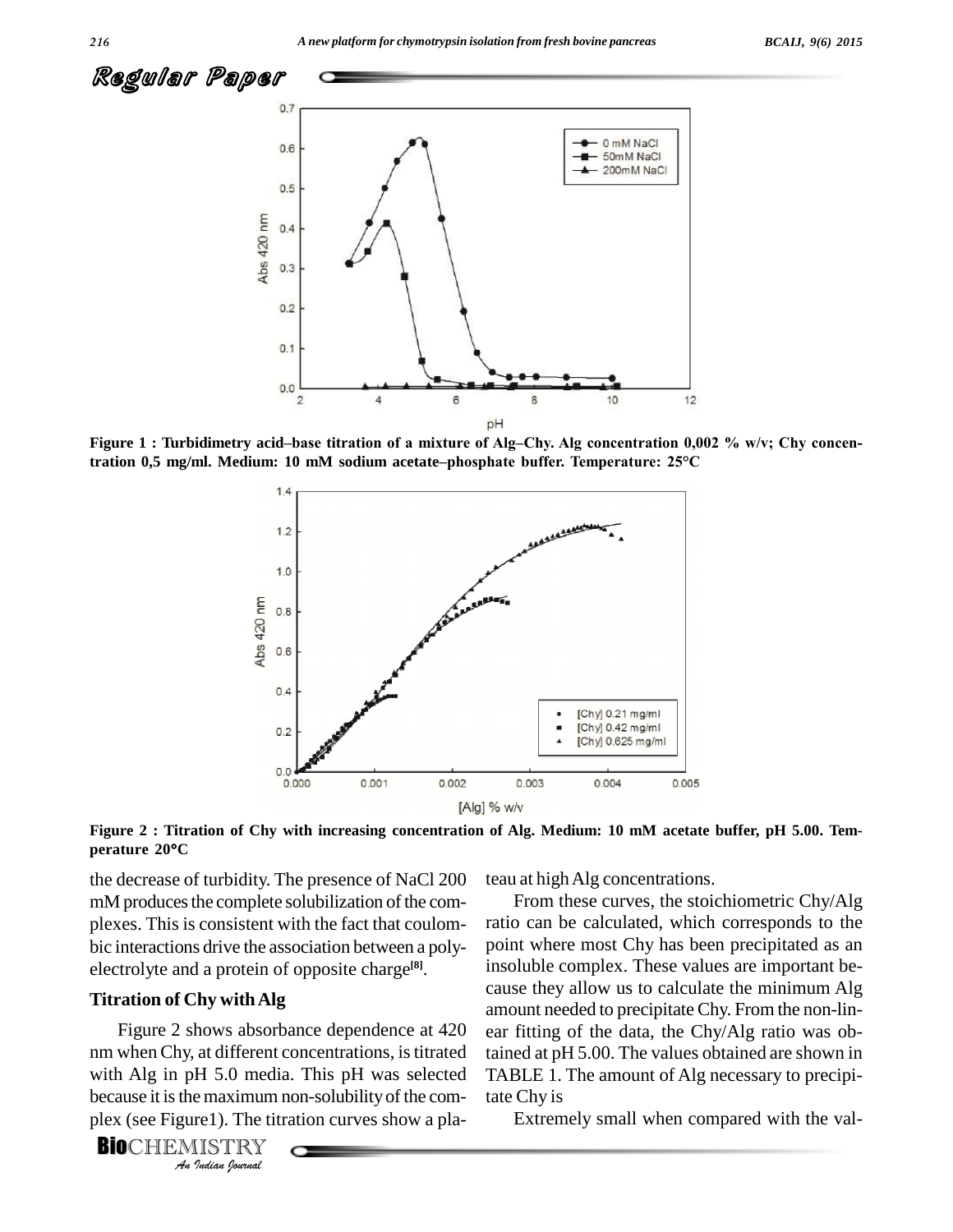

ues obtained by other authors for the same polymer as well as with the values obtained for other poly electrolytes used as precipitating agents<sup>[9, 20]</sup> or the  $\qquad \qquad \cap$ classical protein precipitants such as inorganic cations and anions<sup>[15]</sup>. Moreover, it can be seen that the step is ratio Chy/Alg does not depend on the total concentration of enzyme. This is important due to the potential applications of the method in scaling up. In many cases, the target proteins are present in high volumes of solution, but even so, a small mass of this polyelectrolyte is necessary to precipitate the enzyme.

#### **Alg effect on the Chy activity**

Previous reports have demonstrated that poly electrolytes influence enzymatic activity because they induce a modification of the secondary and tertiary protein structure **[9, 14]**. Chy at constant concentration (0.5 mg/ml) was incubated for 30 min in media of increasing Alg concentrations at the pH of maximun of bovincenzyme activity (8.2). Under these conditions, the Two Chy–Alg complex remains in the soluble form. The cipitation enzyme activity (8.2). Under these conditions, the enzymatic activity of Chy was determined with re spect to a reference medium in the absence of Alg. The polyelectrolyte does not affect the enzymatic activity in any of the conditions assayed (data not shown).

### **Zymogen activation from the bovine pancreas homogenate**

Chy is present in pancreas in a biological inactive form, chymotrypsinogen, so that an activation step is required. The traditional method for the activation of the pancreatic enzyme precursors is carried out at pH 8.2 in a Tris-HCl medium 200 mM in the presence of  $Ca^{++}$  and with the addition of a small amount of trypsin<sup>[6]</sup>. Under these conditions, precursors are active in less than 5 hours. In this particular case, the presence of  $Ca^{2+}$  make the process difficult due to the ability of Alg to form gels in the presence of this cation. Thus, activation was carried out in the absence of  $Ca^{2+}$ , keeping all the other variables constants. We found that the activation pro cess has a good yield in the absence of  $Ca^{2+}$  and goes to completion in 270 min (data not shown).

### **Chy precipitation fromthe activated homogenate of bovine pancreas**

Two experiments were carried out for Chy pre cipitation with Alg. First, a control experiment was performed using a pureChy solution, adding increasing concentrations ofAlg at pH 5.00, and then mea suring enzyme activity in the supernatant and in the precipitate before its re-dissolution by change of the medium pH to 8.2 Figure 3 (insert) shows that an



**1110011**<br>**I**ISTRY<br>IISTRY<br>*Indian <sup>g</sup>ournal* Figure 3 : Chy recovery activity in the precipitate and purification factor at increasing Alg concentration, *Insert:*<br>Recovery of pure Chy activity in the precipitate and in the supernatant at increasing Alg concentration **Recovery ofpure Chy activity in the precipitate and in the supernatant at increasing Alg concentration, Enzyme**

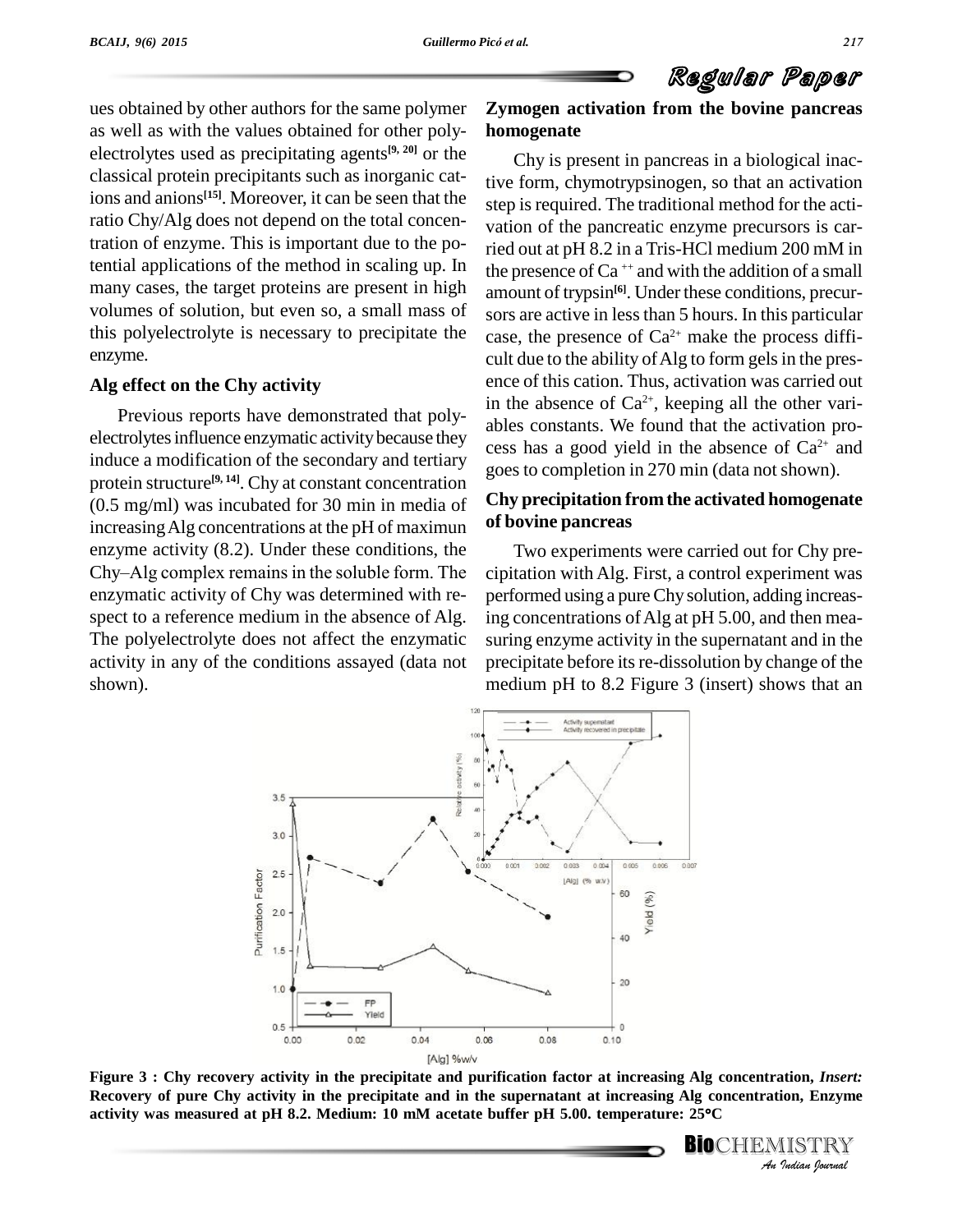increase in Alg total concentration favors Chy re covery, reaching a maximum yield of 80% around Alg concentration of 3.  $10^{-3}$  %. At higher Alg con-separation centrations, complex formation decreased as a re sult of its solubilization caused by the increase in the medium ionic strength. Therefore, there is a criti cal concentration value of Alg, where higher values induce a decrease in the amount of complex obtained. The second experiment was performed with the activated fresh pancreas homogenate. It has been re ported that the polyelectrolyte concentration needed to precipitate a pure enzyme in solution is very different from that needed to precipitate the same en zyme in a complex mixture. In the latter case, a much higher polyelectrolyte concentration is required due to the presence of other proteins with the same electrical charge asthe target enzyme that consumes poly electrolyte. Taking this into account, aliquots of 1 ml of activated homogenate at pH 5.0 were titrated with increasing concentrations of Alg by adding small aliquots of Alg concentrated solution at pH 5.00. The precipitate obtained was separated by centrifugation (10 min at 5000 g) and then dissolved by addition of 200 mM Tris-HCl buffer, pH 8.2. Chy activity and the total protein concentration were determined in the supernatant and the re-dissolved pre cipitate. The recovery of Chy (with respect to the initial total activity in the same mass of homoge nate) and the purification factor were calculated. Figure 3 shows that the best purification of the en zyme is reached at an Alg concentration eight times higher than that required to precipitate the pure en zyme, this difference may be explained by the inter action of the Alg with other positively electrical charged proteins and also cell membranes. Higher Alg concentrations induce a decrease in the yield and purification, consistent with the results obtained with pure Chy.

re-dissolved precipitate shows a predominant band pancre To verify the purity of Chy in the final solution, a SDS-PAGE of the different fractions was made, asshown in Figure 4. The lane corresponding to the corresponding to Chy.

*I*<br>*I* to Chy.<br> *P* effect of the omplex was<br> *Pudian Iournal* Finally, the effect of the final volume where the non-soluble complex was dissolved was also as sayed. In this experiment, a constant volume of ho-

**BIO**CHEMISTRY

mogenate (4ml) was treated with the same concentration of Alg  $(0.005\% \text{ W/V})$ . The precipitate was separated and re-dissolved in different final volumes of 200 mM buffer Tris-HCl 8.2. The enzymatic activity recovered was constant in the different conditions, i.e., achieving a 16 times decrease in the vol ume of the sample.



**Figure 4 : SDS-polyacrylamide (13%) gel electrophore sis (Coomassie blue staining) of the proteins present in the re-dissolved precipitate (first lane) and in the acti vated pancreas homogenate (second lane)**

#### **CONCLUSIONS**

In this work, Alg was found to be effective in precipitating Chy from fresh bovine pancreas ho mogenate. Precipitation using this polysaccharide is more advantageous compared to other synthetic polyelectrolytes previously used with the same aim**[6, 12]** that can be toxic or not allowed by the alimentary codex. Our finding showed that this polymer can precipitate around 80% of Chy when the protein is pure in an aqueous solution. Higher Alg concentrations produce the dissolution of the non-soluble complex by an increase in the ionic strength of the medium, resulting in a decrease in enzyme recovery. Fresh pancreas homogenate has a significant amount of cellular debris and other positively electrically charged proteins, so a higher Alg concentration was necessary to induce complex formation, which, in turn, led to a decrease in Chy recovery to 36.1%.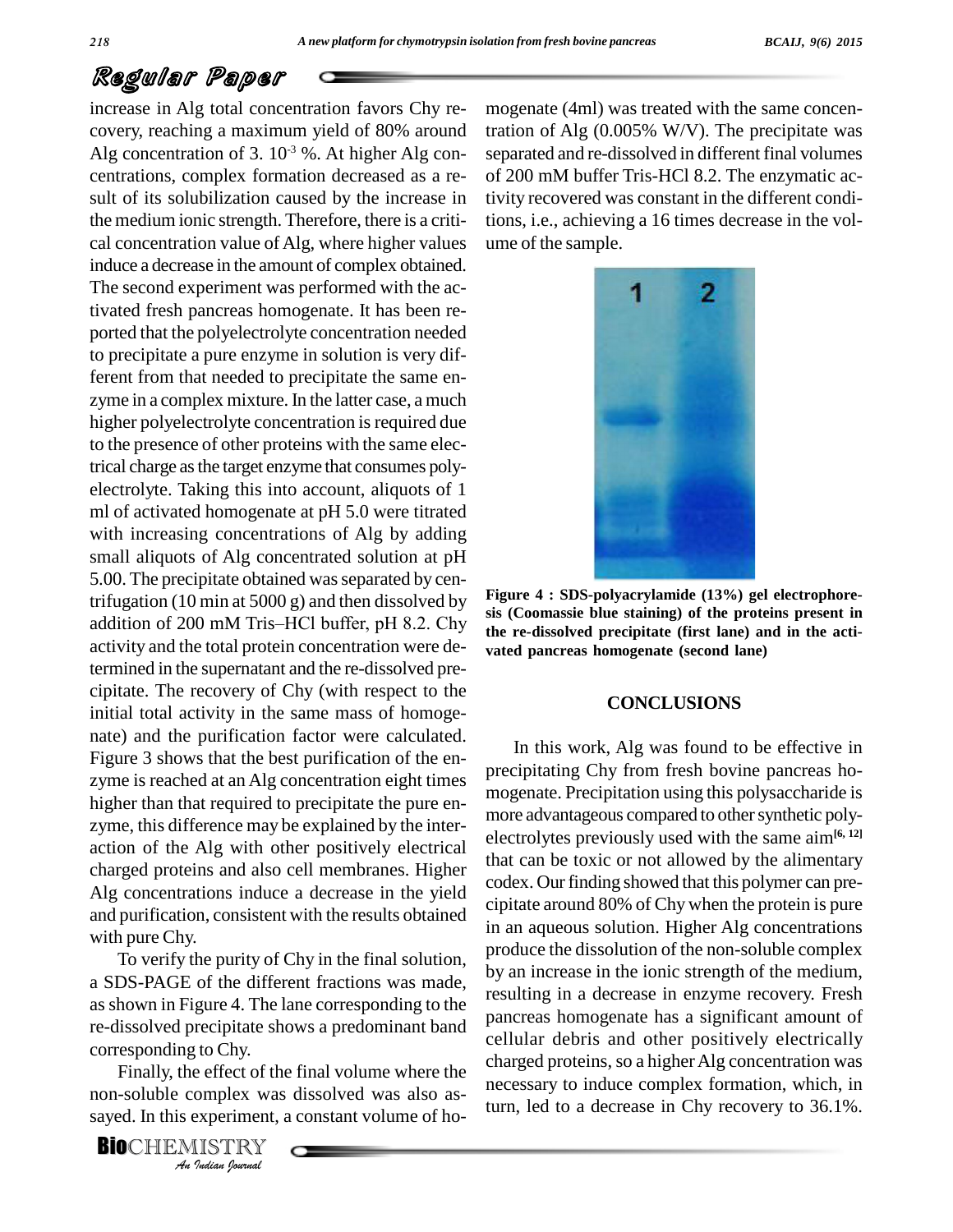Also, this finding may be due to a displacement equilibrium effect, where the Alg concentration is no enough to totally displace the reaction to the com plex formation. However, the method can be performed in only one step, ideally effective in terms D.Romanini, B.Farruggia; Chymotrypsin-poly vinyl of cost and processing time, with a purification factor of 3.2 and yield of 37%. On the other hand, this Biophysica polyelectrolyte does not modify the biological activity of the enzyme at the concentration used to form [5] the complex. Also, this methodology allowed con centrating Chy activity by reduction of the final vol ume where the precipitate is dissolved.

We are proposing an economical and environ mentally-friendly method to obtain a Chy concentrated and clarified extract, from its natural source. This extract can be further purified, if necessary, according to its final application, by different tech niques, including classical chromatography. The most remarkable advantages of this protocol is that we are reducing the volume and clarifying the sample, thus reducing the operation and reagent costs of the following steps in the process.

### **ACKNOWLEDGEMENT(S)**

This work was supported by a grant from CONICET PICT CAMEX 2012-428 N. Woitovich Valetti thanks to CONICET for their fellowship. We thank María Robson, Geraldine Raimundo, and Mariana De Sanctis for the language correction of the manuscript.

#### **REFERENCES**

- [1] V.Boeris, B.Farruggia, G.Picó; "Chitosan-bovine" serum albumin complex formation: a model to de sign an enzyme isolation method by polyelectrolyte precipitation, *i a* model to design an enzyme isolation method by polyelectrolyte precipitation, *"J.Chromatogr B* 878, 1543-1548. DOI**:** 10.1016/j.jchromb.2010.04.008, **(2010)**. precipitation, "*J.Chromatogr B* 878, 1543-1548.<br>
DOI: 10.1016/j.jchromb.2010.04.008, (2010). [11]<br>
[2] V.Boeris, D.Romanini, B.Farruggia, G.Picó; "Inter-
- action and complex formation between catalase and<br>
cationic polyelectrolytes: Chitosan and Eudragit<br>
E100, <sup>*''*</sup>*International J.Biol.Macromol*, [12] J. cationic polyelectrolytes: Chitosan and Eudragit DOI:10.1016/j.ijbiomac.2009.04.009, **45**, 103-108 **(2009)**.
- [3] V.Boeris, D.Romanini, B.Farruggia, G.Picó; "Purification of chymotrypsin from bovine pancreas us-

ing precipitation with a strong anionic polyelectrolyte, <sup>ì</sup>*Process Biochemistry,* DOI:10.1016/ j.procbio.2009.02.009, **44**, 588-592 **(2009)**. 1yte, "*Process Biochemistry*, DOI:10.1016/<br>j.procbio.2009.02.009, **44**, 588-592 (**2009**).<br>[4] V.Boeris, D.Spelzini, Peleteiro J.Salgado, G.Picó,

- j.procbio.2009.02.009, **44**, 588-592 (**2009**).<br>V.Boeris, D.Spelzini, Peleteiro J.Salgado, G.Picó,<br>D.Romanini, B.Farruggia; Chymotrypsin–poly vinyl sulfonate interaction studied by dynamic light scattering and turbidimetric approaches, *Biochimica et Biophysica Acta,* DOI:10.1016/ j.bbagen.2008.05.009, **1780**, 1032-1037 **(2008)**.
- N.P.Burton, C.R.Lowe; Design of novel cationic ligands for the purification of trypsin-like proteases by affinity chromatography, *Journal of Molecular Recognition, DOI: 10.1002/jmr.300060104, 6, 31-* **40 (1993)**.<br>**[6]** L.V.Cappella, V.Boeris, G.Picó; "A simple method 40 **(1993)**.
- of chymotryps in concentration and purification from L.V.Cappella, V.Boeris, G.Picó; "A simple method<br>of chymotryps in concentration and purification from<br>pancreas homogenate using Eudragit® L100 and of chymotryps in concentration and purification from<br>pancreas homogenate using Eudragit® L100 and<br>Eudragit® S100." Journal of Chromatography B, DOI:10.1016/j.jchromb.2011.02.037, **879**, 1003- 1007 **(2011)**. **DOI**:10.1016/j.jchromb.2011.02.037, **879**, 1003-<br>1007 (**2011**).<br>**[7]** Castillo F.Yáñez, Pacheco R.Aguilar, García
- 1007 (**2011**).<br>Castillo F.Yáñez, Pacheco R.Aguilar, García<br>F.Carreño, Navarrete-Del M.Toro, M.F.López; Purification and biochemical characterization of chy motrypsin from the viscera of Monterey sardine (Sardinops sagax caeruleus), *Food Chemistr*y, DOI:10.1016/j.foodchem.2005.06.052, **99**, 252-259 **(2006)**.
- **[8]** C.L.Cooper, P.Dubin,A.B.Kayitmazer, S.Turksenet; Polyelectrolyte-protein complexes, *Current Opinion in Colloid & Interface Science,* DOI:10.1016/ j.cocis.2005.05.007 **10**, 52-78 **(2005)**..
- **[9]** P.L.Dubin,J.Gao, M.Mattison; Protein Purification by Selective Phase Separation with Polyelectrolytes. *Separation & Purification Reviews,* DOI:10.1080/ 03602549408001288, **23**, 1-16 **(1994)**.
- [10] V.Guyonnet, F.Tłuscik, P.Long, A.Polanowski, J.Travis; "Purification and partial characterization of the pancreatic proteolytic enzymes trypsin, chymotrypsin, and elastase from the chicken, *"J.Chromatography B, DOI:10.1016/S0021-*9673(99)00355-6, **852,** 217-225 **(1999)**.
- **DOI**:10.1016/j.progpolymsci.2011.06.003, **37**, 106-<br>126 (**2012**).<br>**[12]** J.Lombardi, N.Woitovich Valetti, G.Picó, V.Boeris; **[11]** K.Y.Lee, D.J.Mooney;Alginate: Properties and bio medical applications, Progressin Polymer Science, DOI:10.1016/j.progpolymsci.2011.06.003, **37**, 106- 126 **(2012)**.
- <sup>20</sup>, V.Boeris;<br>*Indian* Purification<br>*I* 10.1016/<br>IISTRY<br>*Indian houvual* Obtainment of a highly concentrated pancreatic serine proteases extract from bovine pancreas by precipitation with polyacrylate, Separation and Purification Technology, DOI:10.1016/

**BIO**CHEMISTRY<br>An Indian Journal